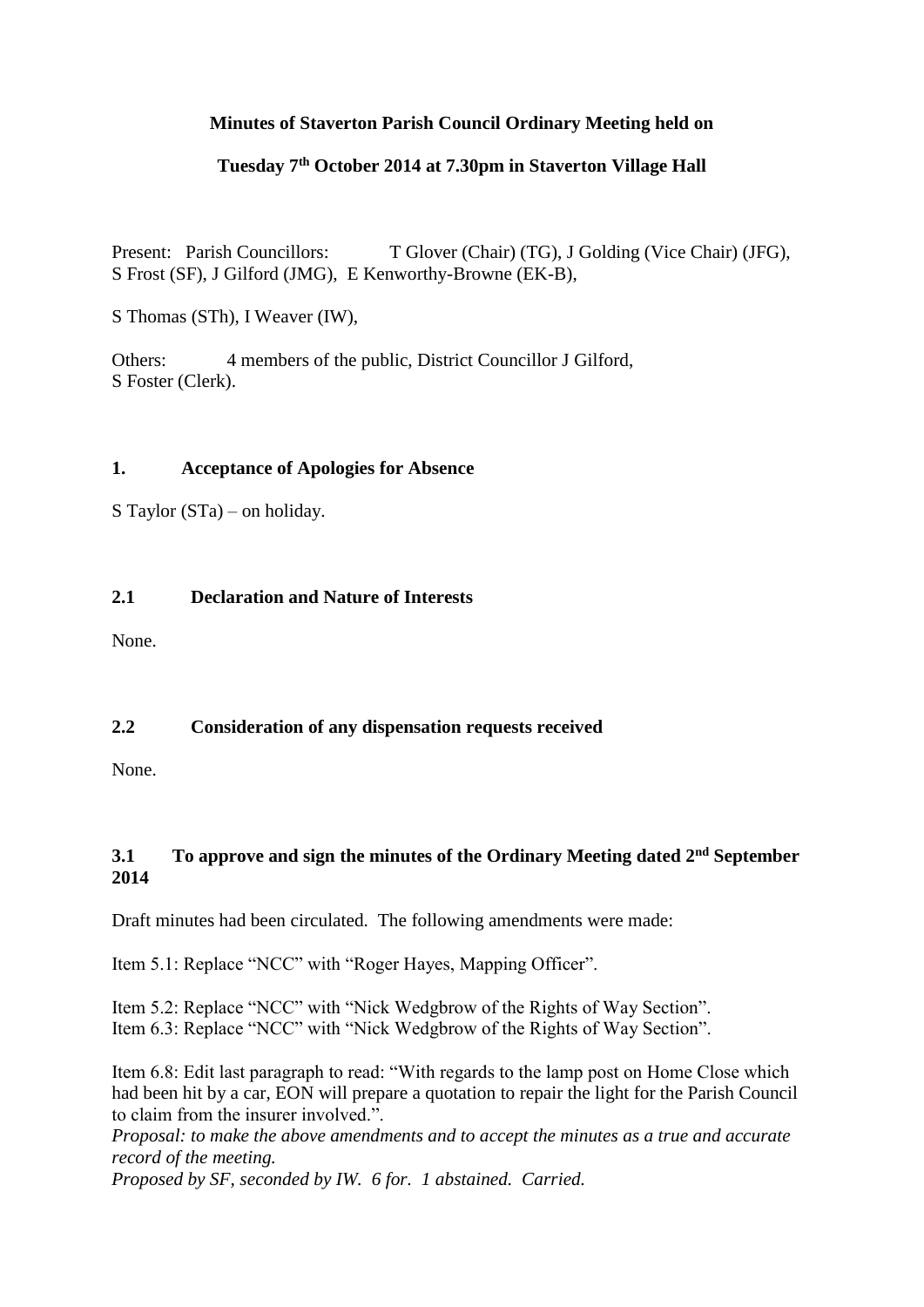# **3.2 To approve and sign the minutes of the Extraordinary Meeting dated 16th September 2014**

Draft minutes had been circulated.

 *Proposal: to accept the minutes as a true and accurate record of the meeting. Proposed by EK-B, seconded by IW. 4 for. 3 abstained. Carried.*

## **4. Open forum**

Nothing to report.

At this point in the meeting, the order was changed to accommodate members of the public present.

#### **7.1 Planning Applications - Full Plans available 15 minutes prior to meeting**

| <b>Planning no. Description</b> |                                                                                                                             | Location        | <b>Comment</b>                                                                                                                                                                             |
|---------------------------------|-----------------------------------------------------------------------------------------------------------------------------|-----------------|--------------------------------------------------------------------------------------------------------------------------------------------------------------------------------------------|
|                                 | DA/2014/0818Demolition of existing Land at The Beeches,<br>stables. Construction of The Green, Staverton<br>2 dwellings and | <b>NN11 6JB</b> | Members of the public gave<br>views. Discussion took<br>place.                                                                                                                             |
|                                 | associated garages                                                                                                          |                 | Proposal: to object on<br>grounds of the application<br>being in contravention of<br>various DDC planning<br>policies.<br>Proposed by IW, seconded<br>by<br>EK-B.                          |
|                                 |                                                                                                                             |                 | Amendment to proposal: to<br>include request that, if DDC<br>is minded to approve the<br>application, provision be set<br>out not to remove trees and<br>to provide adequate<br>screening. |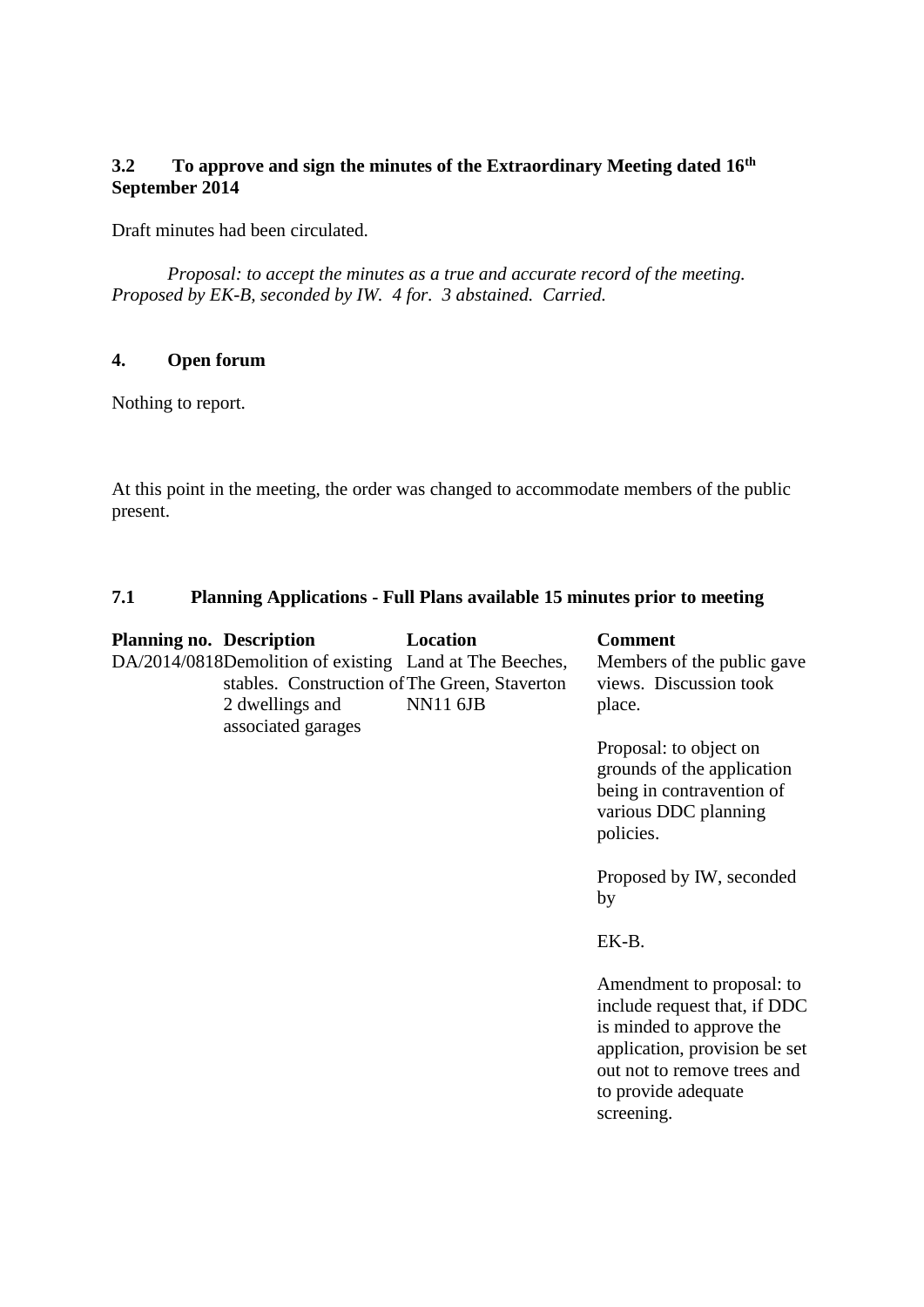Amendment proposed by JFG, not seconded. Not carried.

Original proposal: 3 for. 3 abstained. 1 against. Carried.

### **5.1 Matters arising from previous meetings**

5.1 Modification Order of The Loop, Staverton

JFG has been advised by R Hayes, Mapping Officer that the Modification Order and Diversion Order have to be dealt at the same time. This is in progress although has to be fitted in with other work currently being undertaken by R Hayes.

5.2 Consideration of changing street lighting maintenance contractor and mercury street lighting

JFG reported that the public consultation earlier this evening had shown approval from those present to a 15% increase in precept to accommodate replacement lighting. JFG to check cost of LED lighting along the main road.

5.3 Report on mole catching

Nothing to report.

5.4 Confirmation of no objections from allotment holders to bees being kept at the allotments

The Clerk reported that a letter had been sent to G Whitehead following written confirmation of allotment holders of no objections. The Clerk has requested confirmation of the number of hives to be sited on the allotments as well as a copy of insurance renewal.

*Proposal: to remove from the agenda. Proposed by IW, seconded by JFG. All in favour. Carried.*

5.5 Revision of Standing Orders in relation to:

a. number of days' notice required for Motion requiring Written Notice;

Meeting to be held between TG, JMG, JFG and the Clerk. Matter deferred to November.

b. number of days required for resubmission of Written Notice so that it is understood As a above, deferred to November meeting.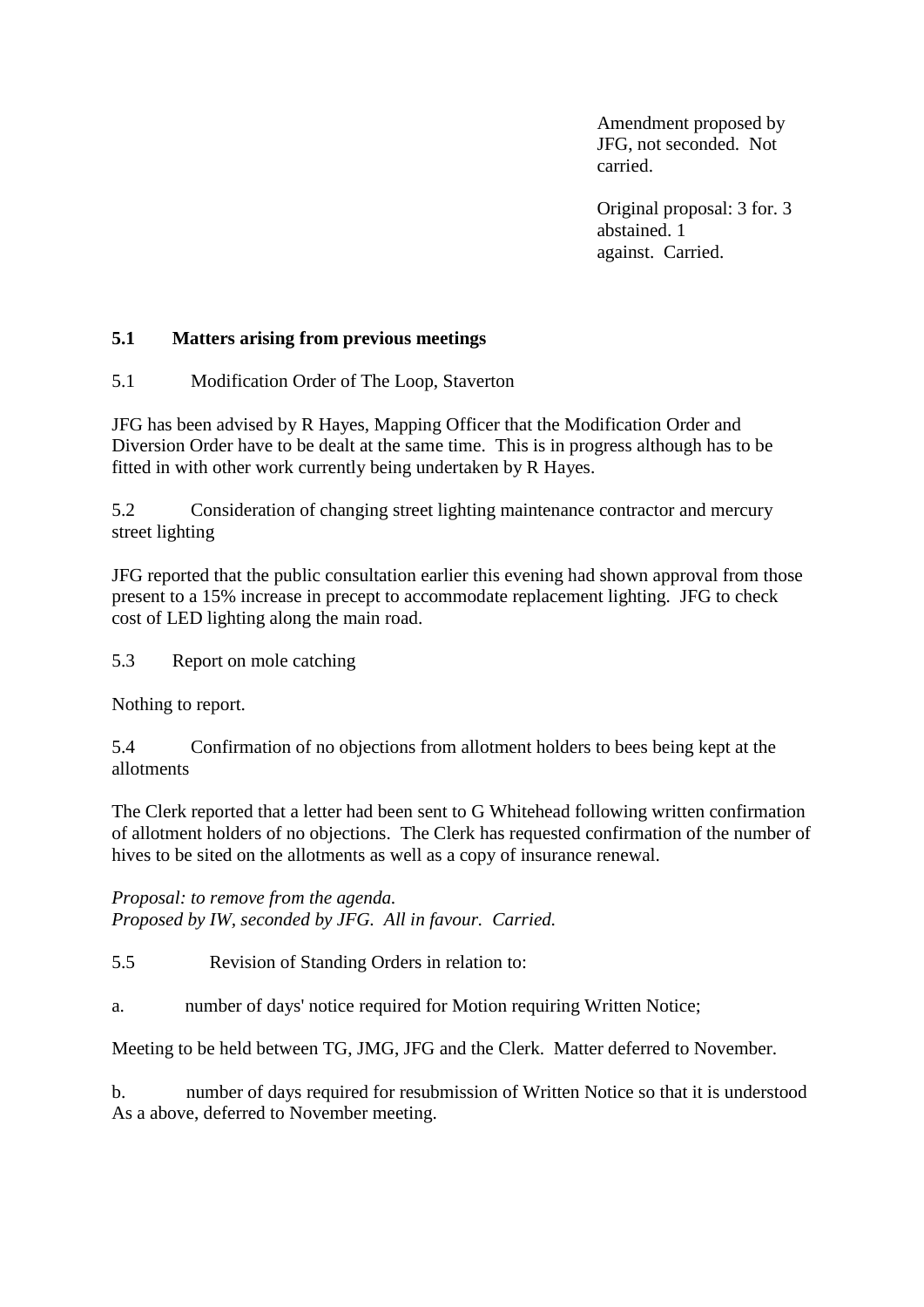## 5.6 Application to Vodafone Rural Open Sure Signal programme

TG had been in contact with Vodafone who had advised that as limited output is available from the units, Staverton would not be well served to make an application. *Proposal: to not make an application to the Programme and to remove from the agenda. Proposed by TG, seconded by ST. All in favour.. Carried.*

# **6. Representative's Reports**

### 6.1 District & County Councillors

JMG reported that a number of draft Village Design Statements and Neighbourhood Plans are being received at DDC. There was a recommendation that the Parish Council produce a Neighbourhood Plan and Planning Policy in order to further protect the village from future development. It was noted that a Neighbourhood Plan will involve residents and is not Parish Council-led whereas a Planning Policy document is drawn up and adopted by the Parish Council. The Clerk was tasked with producing a draft Planning Policy for discussion at the November meeting. Further discussion will be required on a Neighbourhood Plan. JFG reported that DDC currently have the draft Village Design Statement.

JMG reported a change to DDC planning policy. A request for a planning application to go to Planning Committee will only be considered if DDC Planning Policy are quoted in Parish Council objections.

### 6.2 Finance Representative

Nothing to report.

### 6.3 Footpath Representative

JFG has contacted N Wedgebrow (Rights of Way Section) with regards to the cricket pitch footpath and Badby Lane and been advised that they are in the process of installing new furniture. JFG will report a tree down on Marshalls Lane. TG reported that he had cleared the footpath to Staverton Park Hotel.

### 6.4 Grass Cutting Representative

It was noted that the grass mowing contractor has been ill and no cut has been done for 6 weeks.

*Proposal: to ask current contractor for a full cut and strim on or before 17th October. If not forthcoming, the Clerk to contract a full cut and strim at a maximum cost of £200.*

*Proposed by TG, seconded by EK-B. 6 for. 1 abstained. Carried.*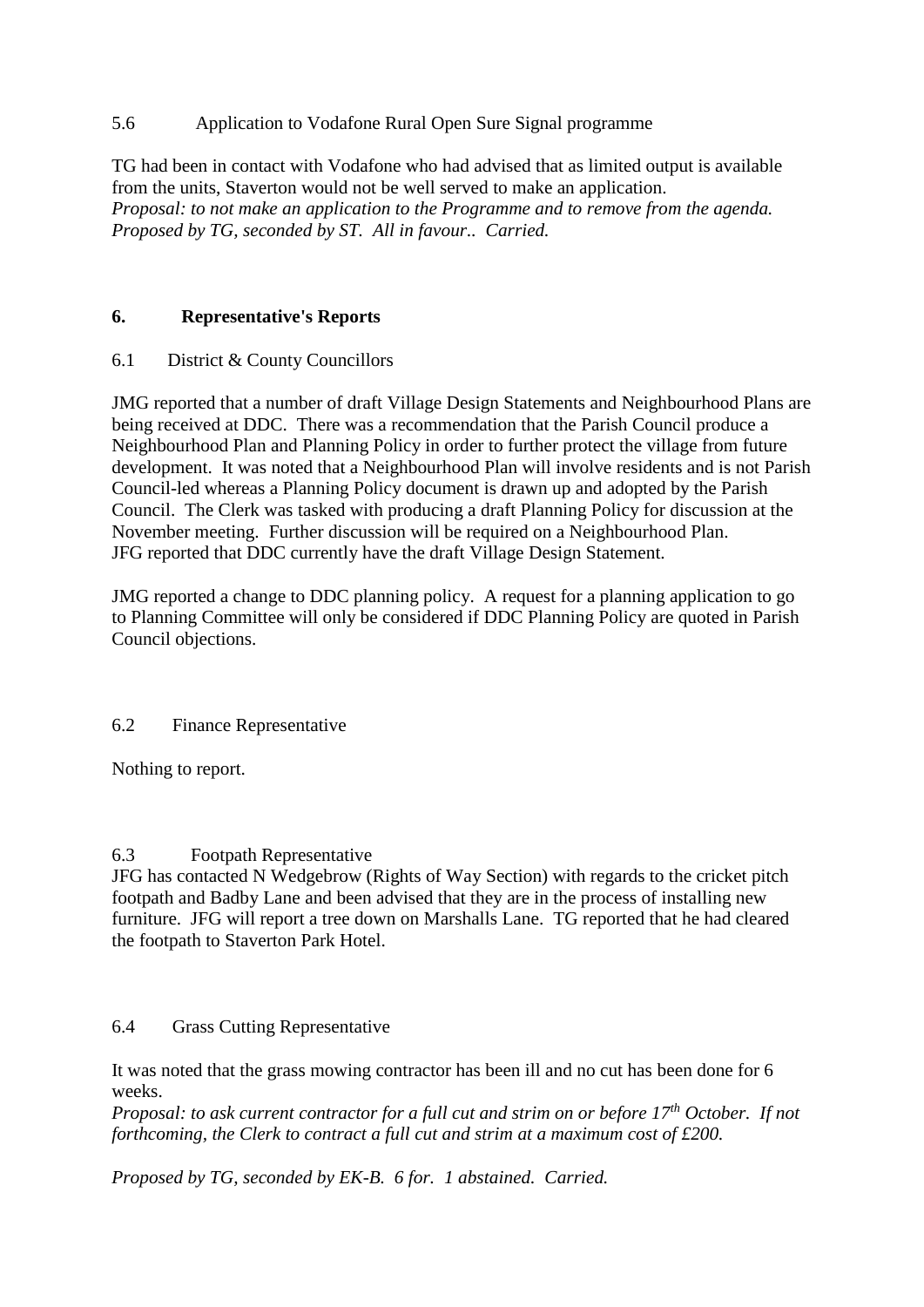#### 6.5 Highway Representative

SF reported that NCC have 25kg bags of salt for sale. This has no effect on the filling of roadside salt bins by NCC. It was noted that the Parish Council has no requirement for extra salt.

SF noted that planning application DA/2014/0622 (Highways sign) which had been dealt with by delegated responsibility, had been refused by DDC.

SF reported that she has written to I Smith with regards to the issue of poor road repair by Snellson's house.

It was noted that the mound of soil opposite the lay-by on the way to Daventry is still there. Although outside of Staverton parish, SF noted that she is waiting for the overgrowth to die down to report it.

#### 6.6 Parish Website

Nothing to report.

#### 6.7 Playing Field Representative

TG and JFG have carried out maintenance works to various branches and ivy on the wall by the barn. There are still jobs to be done. It was noted that the skateboard ramp may need filling in although no decision was made. Thanks went to both for their efforts. New details have been added to the noticeboard.

IW offered to supply decking oil in order to oil the uprights of the noticeboard on Braunston Lane.

#### 6.8 Street Lighting Representative

JFG reported delays in getting a number of streetlights repaired by EON under the current maintenance arrangements. It was noted that Aylesbury Mains have a policy of attending within 5 working days.

A request had been received from a member of the public for a new streetlight outside 1 The Green. The Parish Council considered lighting on The Green is adequate at this time.

### **7.1 Planning Applications - Full Plans available 15 minutes prior to meeting**

**Planning no. Description Location Comment**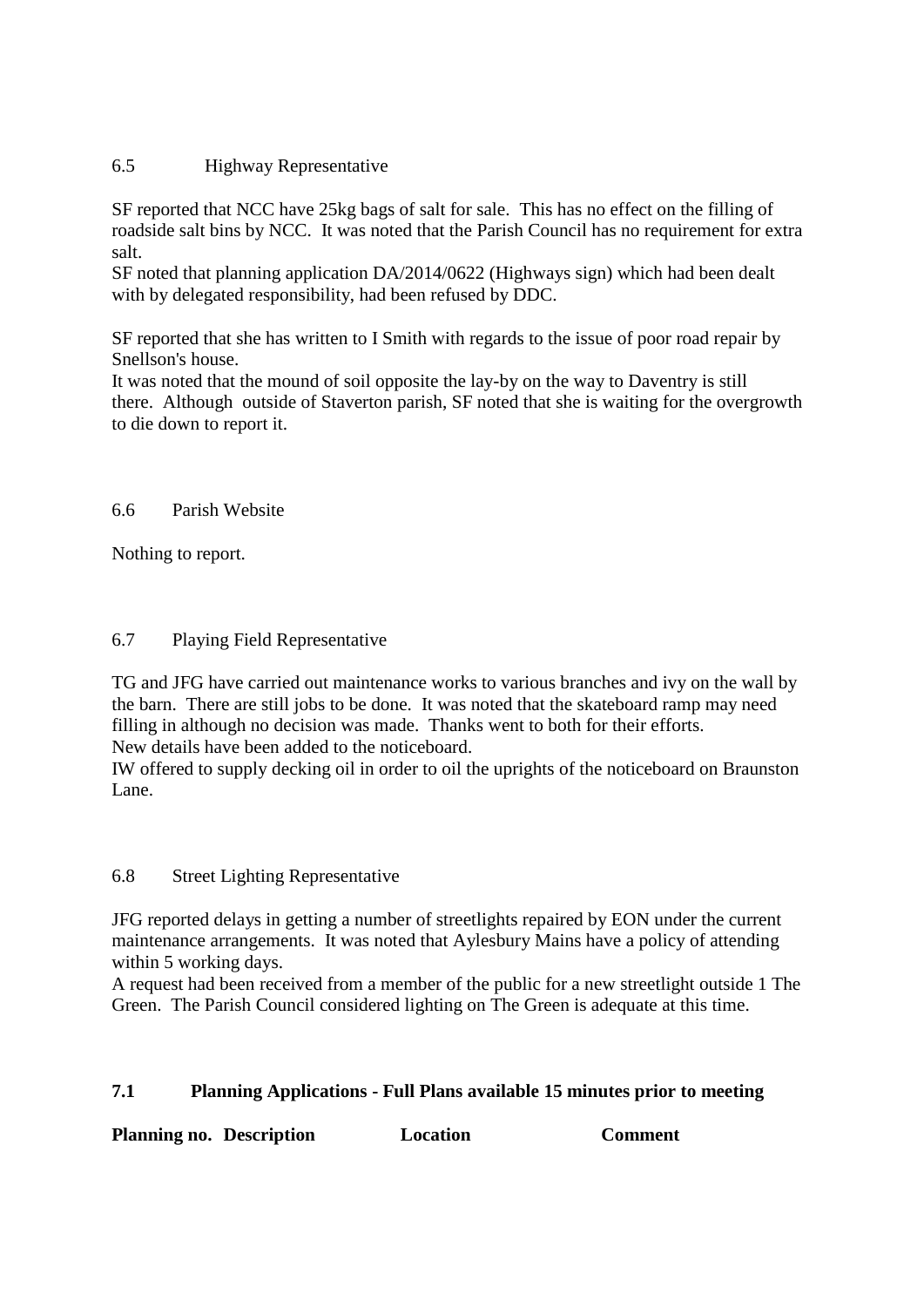| DA/2014/0483Revised proposal |                    | Land at Former Hospital JMG to attend and re-iterate |
|------------------------------|--------------------|------------------------------------------------------|
| following grant of           | site, Badby Lane,  | Parish Council objection.                            |
| planning permission          | Staverton NN11 6DE |                                                      |
| DA/2013/0727 for             |                    |                                                      |
| erection of houses and       |                    |                                                      |
| garages at Plots 2, 3        |                    |                                                      |
| and 4                        |                    |                                                      |

# **7.2 Planning Appeals**

| Planning no Description | Location | Decision |
|-------------------------|----------|----------|
| None                    |          |          |

# **7.3 Planning Applications - Decisions**

| Planning no Description                     | Location                            | Decision |
|---------------------------------------------|-------------------------------------|----------|
| DA/2014/06223 non-illuminated sponsorship   | Roundabout at junction of Refused   |          |
| signs                                       | Daventry Rd/Staverton               |          |
|                                             | Rd/Badby Lane, Staverton            |          |
| DA/2014/0641Construction of dwelling (part) | Site at Whitmill Hill Farm, Refused |          |
| retrospective)                              | <b>Badby Lane, Staverton</b>        |          |
|                                             | <b>NN11 6DE</b>                     |          |

# **7.4 Planning – Non-material Amendment and Permitted Development Applications to DDC**

| Planning no Description | Location | Decision |
|-------------------------|----------|----------|
| None                    |          |          |

# **8. Clerk's Correspondence**

| 8.1 | Clerks & Councils | Sept 2014                                | Noted                |
|-----|-------------------|------------------------------------------|----------------------|
|     | Direct            |                                          |                      |
| 8.2 | DDC.              | Register of Electors alterations         | Noted                |
| 8.3 | <b>LCR</b>        | Autumn 2014                              | Noted                |
| 8.4 | <b>HSBC</b>       | Changes to terms and conditions          | Noted                |
| 8.5 | NCC               | Salt bags for Parish Councils (By email) | Dealt with<br>above. |
| 8.6 | DDC.              | Planning System Upgrade (By email)       | Noted                |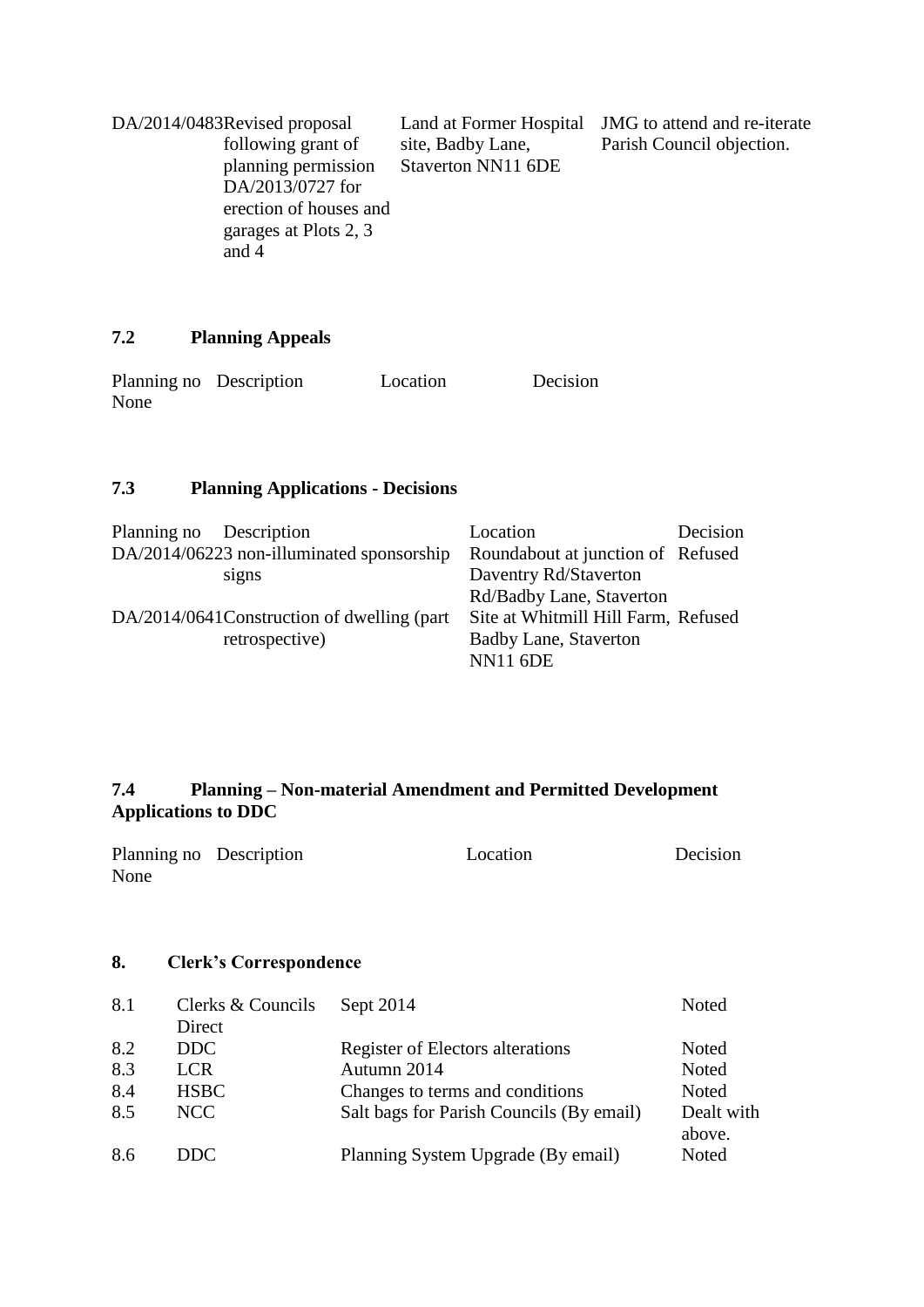| 8.7  | DDC.         | Daventry District Housing Star Awards (By<br>email)           | Noted |
|------|--------------|---------------------------------------------------------------|-------|
| 8.8  | <b>DDC</b>   | Local Code of Conduct $-2013/14$ issues<br>digest (By email)  | Noted |
| 8.9  | Came & Co    | Autumn Council Matters (By email)                             | Noted |
| 8.10 | <b>NCALC</b> | <b>Recruiting new Parish Councillors (By</b><br>email)        | Noted |
| 8.11 | DDC.         | Polling Station Review Results (By email)                     | Noted |
| 8.12 | <b>HSBC</b>  | <b>Statements</b>                                             | Noted |
| 8.13 | NCC          | Adoption of Minerals and Waste Local Plan Noted<br>(By email) |       |

#### **9. Subsequent Correspondence**

None.

| 10. | <b>Financial Report</b> |
|-----|-------------------------|
|-----|-------------------------|

10.1 Accounts for Payment

| <b>Cheque Payee</b> |            | <b>Details</b>    | <b>Amount (GBP)</b> |            | <b>Authority</b>                     |  |
|---------------------|------------|-------------------|---------------------|------------|--------------------------------------|--|
|                     |            |                   | Cost                | <b>VAT</b> | <b>Total</b>                         |  |
| 487                 | S Foster   | Salary            | 242.23              |            | O.OO 242.23LGA 1972 s112             |  |
| 488                 | S Foster   | <b>Expenses</b>   | 30.65               | 0.00       | 30.65LGA 1972 s112                   |  |
| 489                 | Amber      | Playing field     | 10.OO               |            | 2.00 12.000 pen Spaces Act           |  |
|                     | Screen     | noticeboard vinyl |                     |            | 1906                                 |  |
| 490                 | <b>BDO</b> | External audit    |                     |            | 100.00 20.00 120.00 Accs & Audt Regs |  |
|                     |            |                   |                     |            | 1996                                 |  |
| 491                 | ഥറ         | Notification      | 35.OO               |            | O.OO 35.OOLG(FP)A 1963 s5            |  |

*Proposal: to authorise payment of the above cheques. Proposed by IW, seconded by SF. All in favour. Carried.*

10.2 Income received

- £ 0.04 HSBC Interest
- £ 40.00 Barn debt repayments  $(4 \times £10 \text{ each})$
- £4,284.50 DDC ½ year precept

| 10.3 | Bank account balances as at 30.09.14 |            |
|------|--------------------------------------|------------|
|      | <b>HSBC Business</b>                 | £11,161.45 |

HSBC Deposit (Barn)  $\frac{2}{x}$  700.43

Total £11,861.88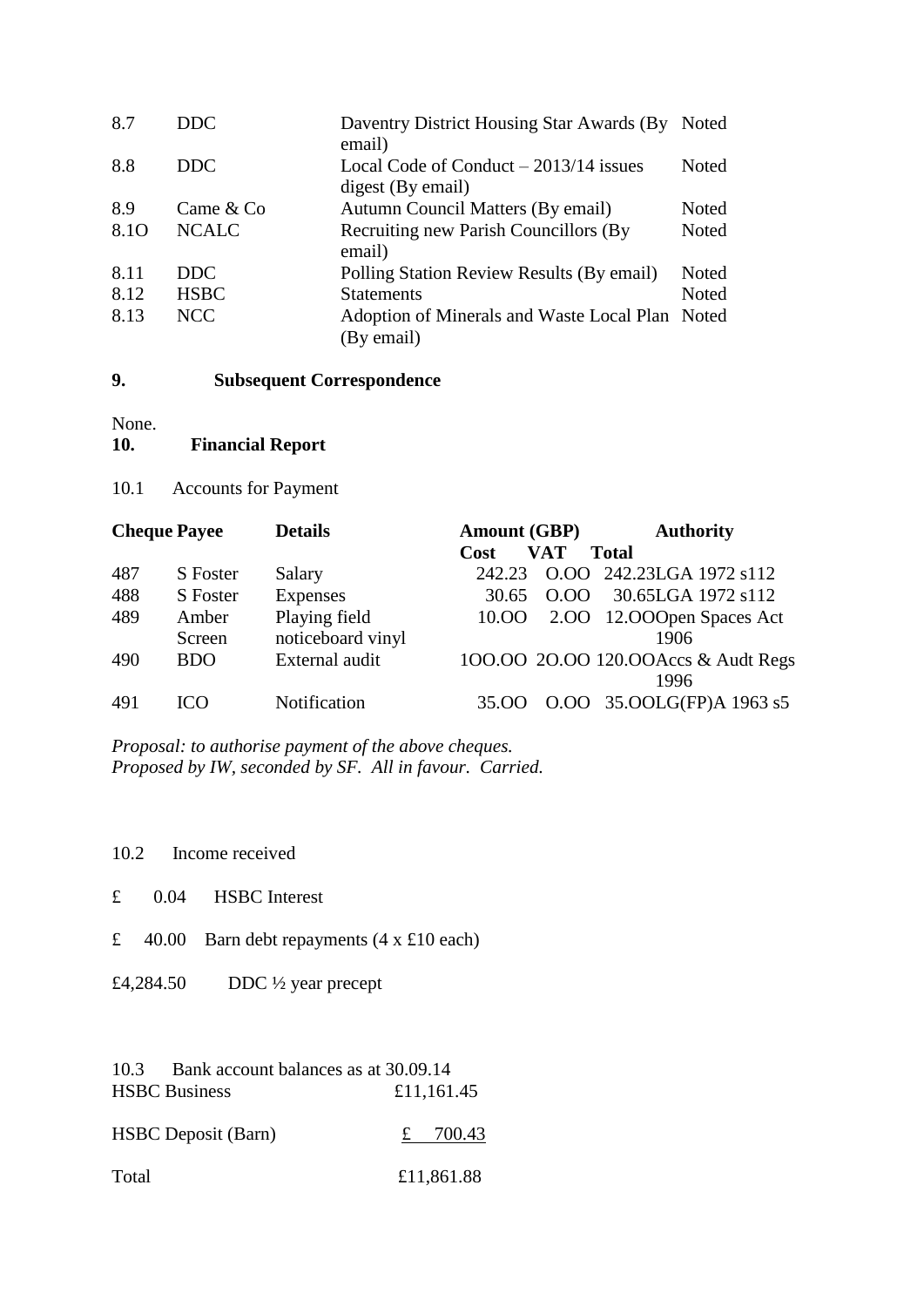| Uncashed cheques | 0.00       |
|------------------|------------|
| Total available  | £11,861.88 |

### 10.4 Presentation of audited end of year figures for 2013/2014

The external audit had been received with no matters arising. *Proposal: to accept the external audit report as provided and remove from the agenda. Proposed by JMG, seconded by TG. All in favour. Carried.* 10.5 Update of 4-year forecast covering financial years 2014 to 2018

The 4-year forecast will be used as the basis for preparing a draft 2015/2016 budget for presentation at the November meeting. The Clerk will arrange a working group to meet.

# 10.6 Presentation of ½ year budget update

½ year budget figures had been circulated. JFG noted some expenditure being under budget and asked whether this had been taken into consideration on the 4-year forecast. It was noted that the 4-year forecast is currently based on the set budget rather than actual spend to date.

### **11. New business**

11.1 Report on Clerk's attendance at SLCC AGM and Clerks' Cuppa events

The Clerk reported that she had attended the SLCC AGM and is a member of the Northants Branch Executive Committee. This has no financial impact on the Parish Council. She had also attended a Clerk's Cuppa event on the subject of next year's Parish Council elections.

11.2 Request from Michael Venton of DDC to have beech tree on The Green inspected

Following the above request, the Tree Warden had been asked for a report which was read out. It was noted that three quotes for the cost of a written inspection report by a qualified arboroculturalist on the beech tree should be presented to the November meeting for consideration.

# **12. Date of next Ordinary Meeting of the Parish Council**

Tuesday 4th November 2014 Following discussion of the confidential portion of the meeting, the Chairman closed the meeting at 10.20pm.